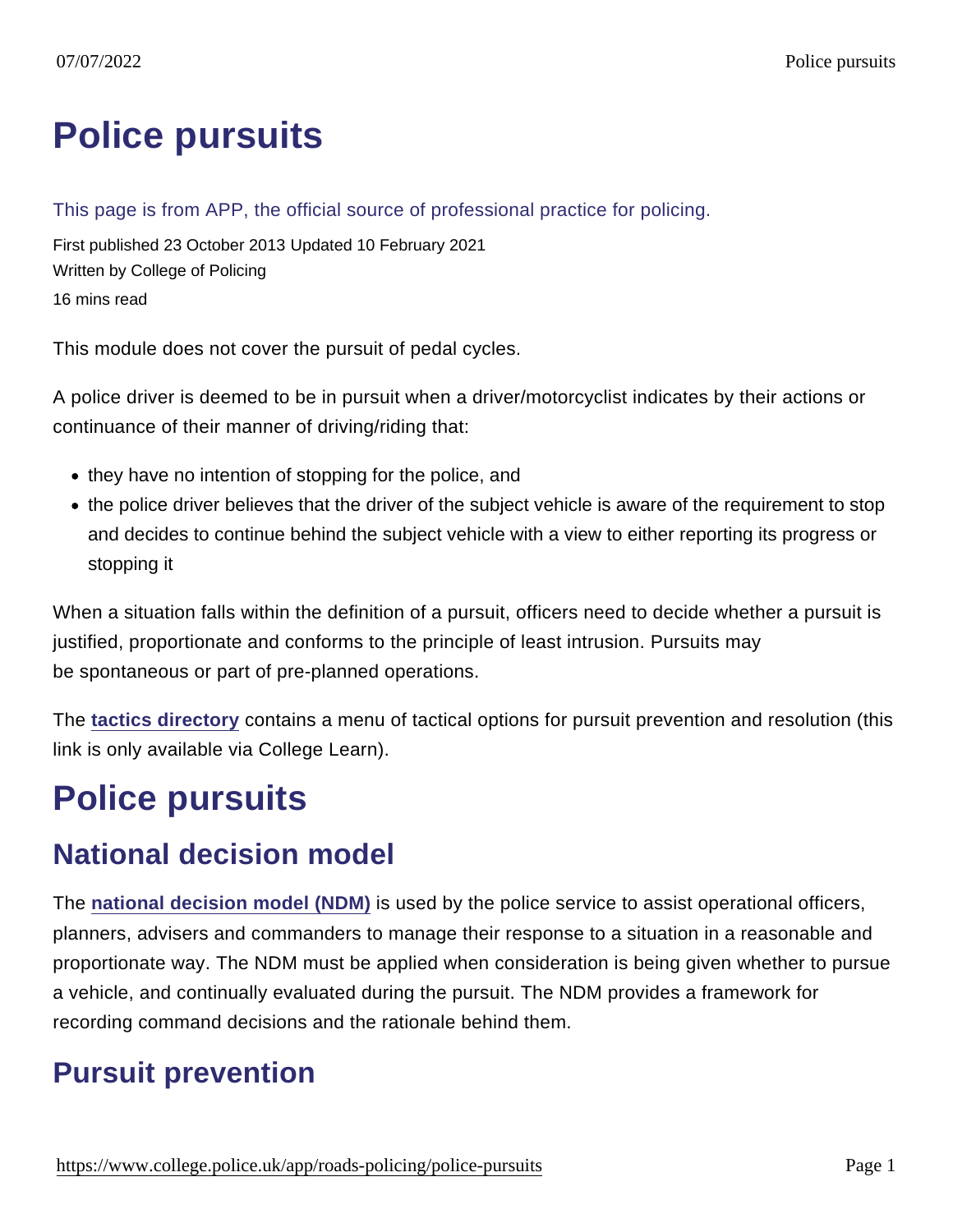Pursuit activity and use of pursuit tactics are likely to place members of the public and police officers under a significant degree of risk. Wherever possible, trying to prevent a pursuit from taking place must be a primary consideration.

Officers authorised in pursuit and incident managers must give due regard to the purpose and justification of actions and decisions of a pursuit. The key consideration is to ask is this pursuit necessary, balanced against threat, risk and harm for which the subject driver is being (or about to be) pursued?

If the decision is made to engage in a pursuit because it is in the public interest to protect life, prevent or detect crime, or to apprehend an offender, then it must be conducted with proportionality and due regard for the circumstances. It is important that the risks, topography and continuing surroundings are calculated to justify legitimacy of actions. Officers should not place undue pressure on themselves or risk public safety beyond their capabilities or those of the vehicle they are driving.

To mitigate risk of engaging in, or continuing, a pursuit, officers and pursuit managers must continually ask themselves the following questions.

- What is the nature of the incident or circumstances to which I am now responding or authorising a pursuit response?
- Is a pursuit a proportionate action?
- Do my actions, purpose and objective to stop or prevent further or continuing criminal actions justify the potential risks to life or property?
- Do I have reasonable information or intelligence to indicate that using alternative tactics is preferable to a pursuit?
- Can I plan a different strategy to apprehend the subject driver in the future which is unlikely to compromise evidential requirements?
- Can resources and tactics be used in alternative, preventive ways, to avoid a pursuit taking place?

Before engaging in, or authorising, a pursuit, officers and managers must be familiar with [pursuit](https://www.app.college.police.uk/app-content/road-policing-2/police-pursuits/#pursuit-considerations) [considerations](https://www.app.college.police.uk/app-content/road-policing-2/police-pursuits/#pursuit-considerations) .

### Pre-emptive tactics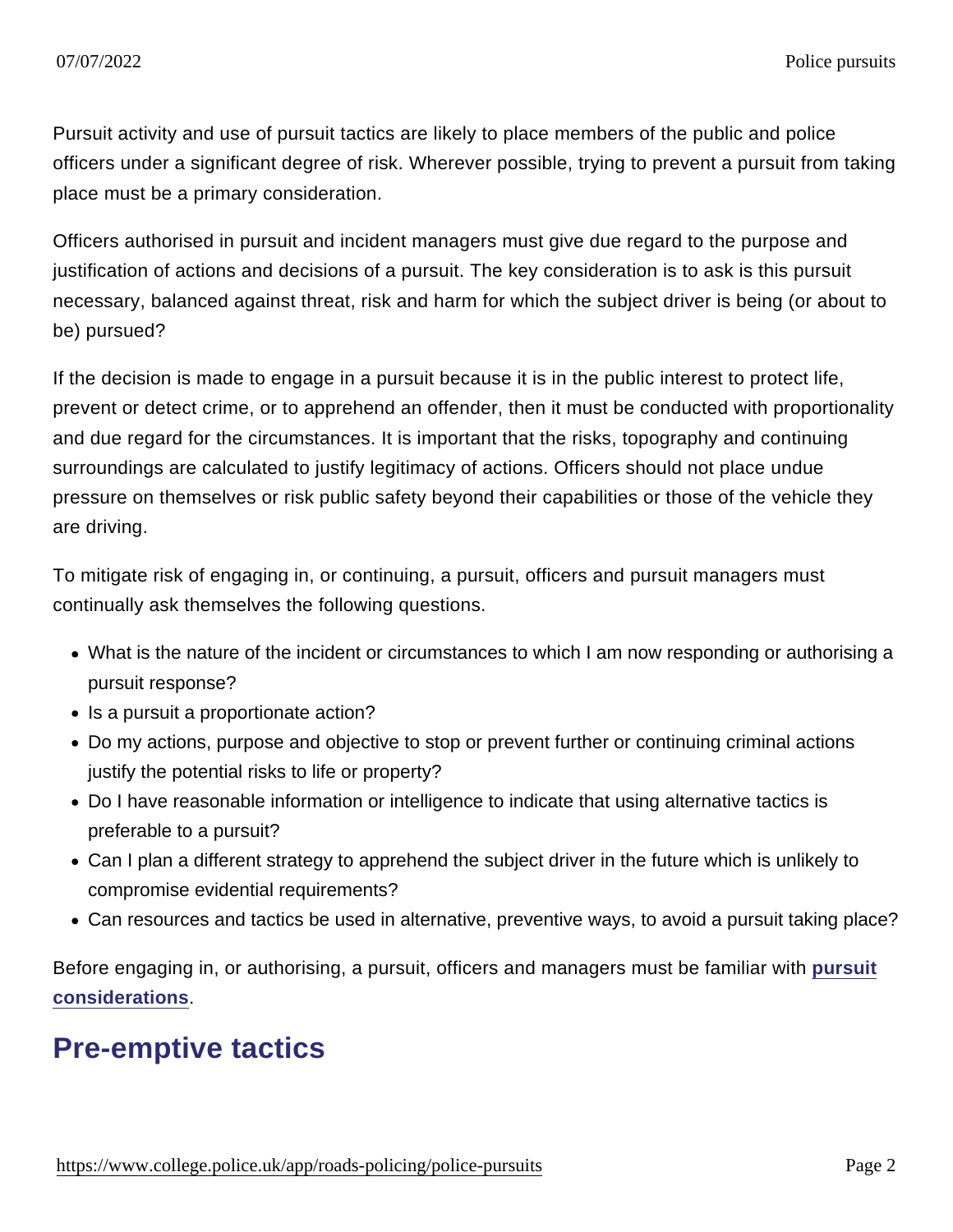These are tactics which can be used to prevent a pursuit from taking place. An officer(s) may find themselves behind suspect vehicles and drivers in the normal flow of traffic. The driver of the suspect vehicle may remain unaware of the police interest or decide to continue driving normally in the hope the officer's presence is coincidental. During this period, there is time to consider the use of preventive and pre-emptive tactics. Where preventive or pre-emptive actions are clearly proportionate to the intelligence available, their use is preferable to pursuit.

### Pre-planned operations

Pre-planned operations refer to situations where the potential for a pursuit is foreseen. If the proposed future actions of the police carry a foreseeable risk of pursuit and there has been time to develop a strategy, identify tactics and produce contingency plans, any such pursuit is regarded as a pre-planned operation.

The degree of pre-planning and depth of preparation depends on the length of time available before engagement, or the distance a vehicle is followed before suspects become aware of a police presence and a pursuit ensues.

Pre-planned authority must be sought from appropriately placed supervisors deemed suitable for that role by the local force, examples include force incident managers (FIMs), persons in overall charge of the operation or the principal decision maker. Tactical advice should always be sought in the planning process for operations that carry a foreseeable risk of pursuit. Options to prevent the pursuit developing and the use of [air support](https://www.app.college.police.uk/app-content/road-policing-2/police-pursuits/#air-support) are primary considerations when formulating the operational plan.

Additional advice regarding unattended suspect vehicles can be found in the [tactics directory](https://www.learn.college.pnn.police.uk/CL/Content/Information/34020) (this link is only available via College Learn).

### Spontaneous pursuits

These occur when the actions of the suspect driver in deciding to flee are triggered by the presence of a police vehicle, and there is no prior warning or sufficient time to develop a specific strategy and plans, regardless of whether or not the officer made an initial requirement for the vehicle to stop.

#### Initial phase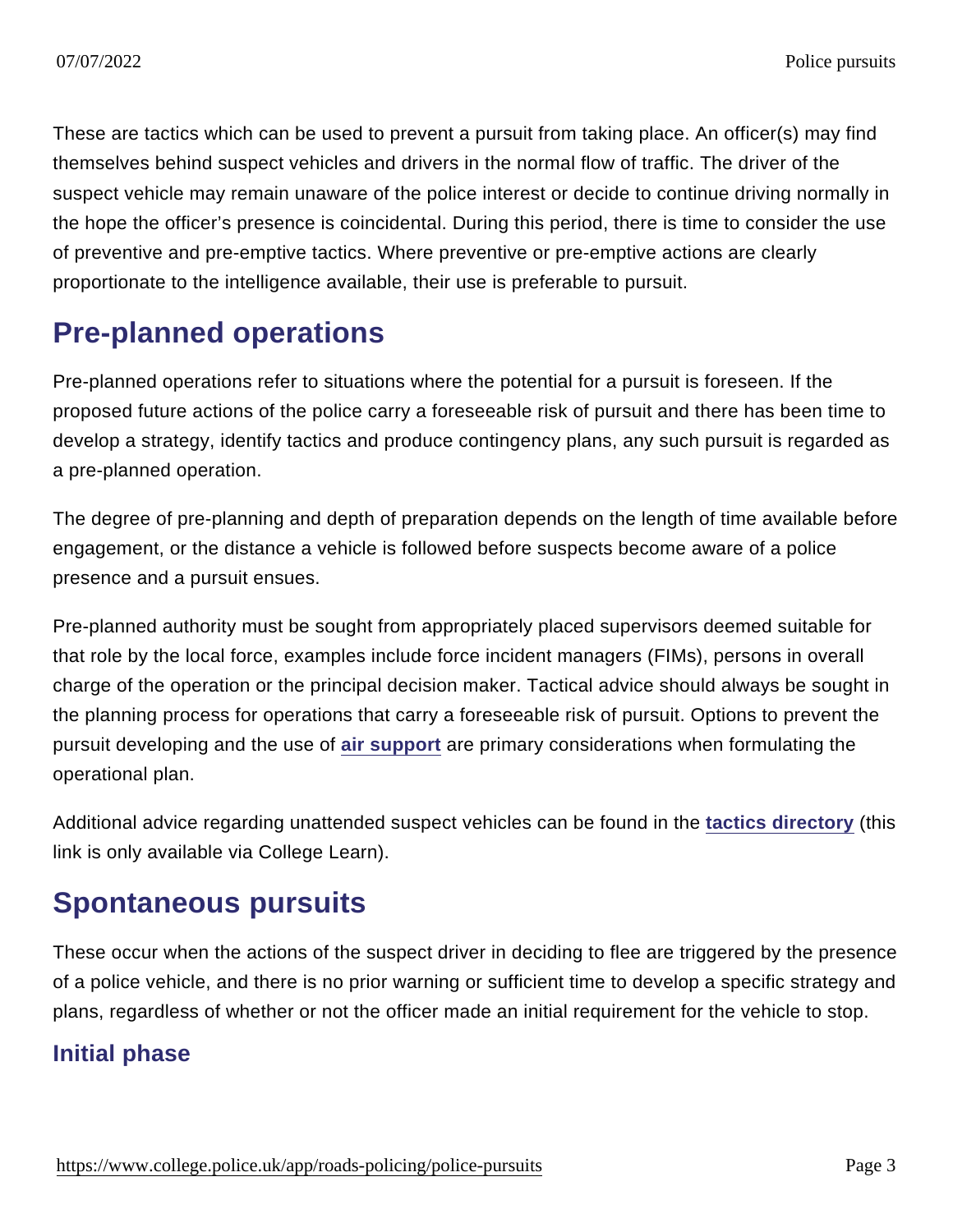This is the period of a spontaneous pursuit before tactical resolution can be considered and actioned. Pursuit trained standard/response drivers/motorcyclists with suitable vehicles may be authorised to continue by an appropriate member of staff from the control/communications room, but they have no authority to take an active part in tactical resolution. Tyre deflation systems may be used in the initial phase.

For further information see [Training](https://www.app.college.police.uk/app-content/road-policing-2/police-pursuits/#training) .

#### Tactical phase

This is the phase of an authorised pursuit, for which appropriate resolution tactics are available. It is commenced by, or taken over by, a tactical phase trained advanced driver in a suitable vehicle, with a pursuit commander identified. Once the pursuit moves into the tactical phase, tactical options for bringing the pursuit to a conclusion will be directed by the pursuit commander.

### Pursuit management

### Authorisation

Officers should seek authorisation for their decision to engage in a pursuit from designated control/communications room staff. The time available between recognising the need for action and the deadline for taking action may be too short to acquire the control/communications room authorisation. In such cases officers may self-authorise and justify the decision at a later time in line with the [NDM.](https://www.app.college.police.uk/app-content/the-national-decision-model/?s=) No additional authority is required to move from the initial phase to the tactical phase.

#### Initial authorisation to conduct a pursuit

Before requesting or granting authorisation for a pursuit, alternative action must be considered. There are a number of pursuit considerations which drivers and control/communications room staff must take into account when making this decision in line with the NDM.

Granting authorisation to pursue gives agreement in principle to use tactics set out in the tactics directory, with the exception of those which require authorisation from a senior officer.

Officers should inform control/communications room staff of their driving authority level, which police vehicle they are using, and give a description of the subject vehicle and occupants as well as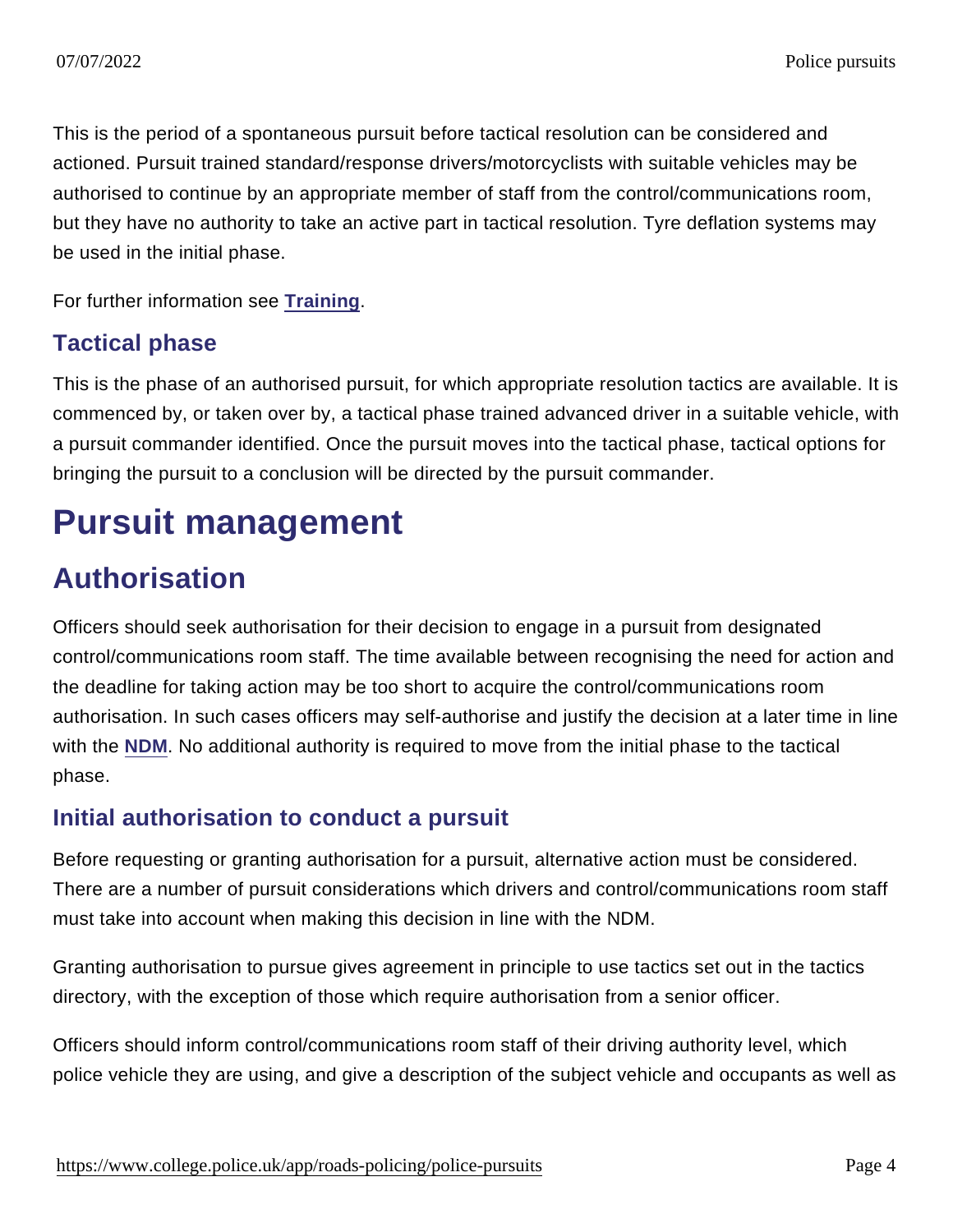the direction of travel.

Where non-pursuit trained drivers and motorcyclists are permitted by their force to stop vehicles, they must inform control/communications room staff when it becomes evident that a vehicle is refusing to stop. At this point the situation falls within the definition of a pursuit, and non-pursuit trained drivers must discontinue immediately.

Initial phase trained drivers/motorcyclists must immediately inform control/communications room staff of the circumstances when it becomes evident that a vehicle is refusing to stop. Authorisation to continue must be sought and, if granted, the driver may pursue in the initial phase only.

Tactical phase trained advanced drivers must immediately inform control/communications room staff of the circumstances when it becomes evident that a pursuit has commenced and seek authorisation to continue.

#### Continued authorisation to pursue

Any changes to the dynamic risk assessment must be reported to [control/communications room](https://www.app.college.police.uk/app-content/road-policing-2/police-pursuits/#control-communications-room-staff) [staff](https://www.app.college.police.uk/app-content/road-policing-2/police-pursuits/#control-communications-room-staff) immediately. If the assessment highlights increased risk, the issue of proportionality must be reconsidered and current authorisations reviewed.

On receipt of updated information, an appropriately trained member of the control/communications room makes a decision on whether to allow continuation of the pursuit. Decisions must be recorded and relayed to the police driver.

Forces must have [tactical options](https://www.app.college.police.uk/app-content/road-policing-2/police-pursuits/#tactical-options) available to resolve a pursuit. Pursuits will not be authorised in the absence of tactical options for resolution.

When a subject vehicle has been resighted after a temporary loss, the authorisation in place is deemed to be continuous for the resumption of that pursuit following an updated dynamic risk assessment. This should be communicated to control/communications room staff immediately.

Where a pursuit has been discontinued or where a vehicle has been lost, it is necessary for a new authorisation, based on the latest intelligence and circumstances, to be in place to pursue again.

### Pursuit considerations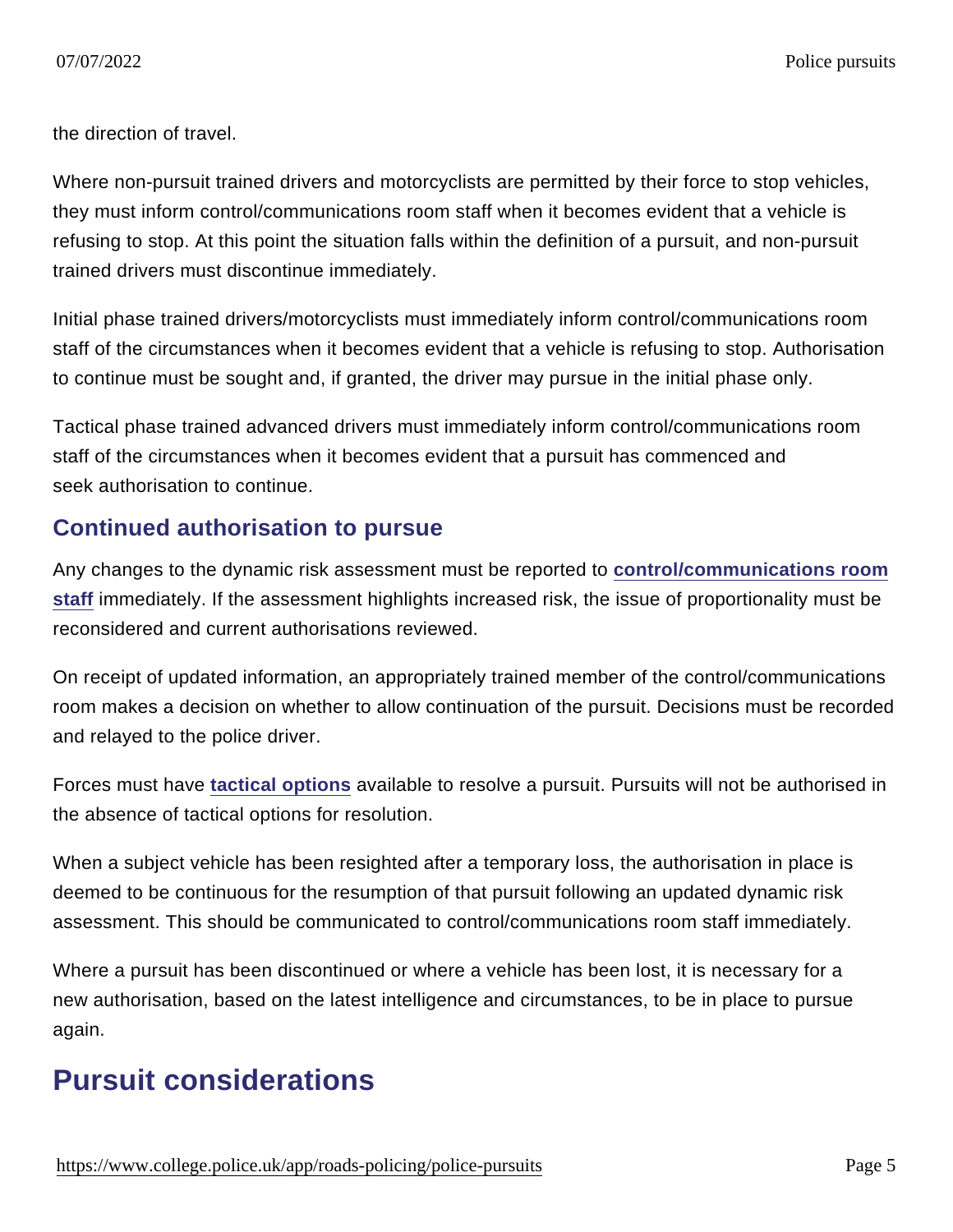The following should be taken into account, in accordance with the [national decision model](https://www.app.college.police.uk/app-content/the-national-decision-model/?s=).

- The current level of risk posed by the pursued driver.
- Whether or not the suspect's identity is known.
- The seriousness of any known offence committed or suspected.
- The weight of intelligence as to whether the suspects are, or are likely to be, armed (see [Situational engagement of suspects](https://www.app.college.police.uk/app-content/road-policing-2/police-pursuits/#situational-engagement-of-suspects) ).
- Whether the driver is, or appears to be, a juvenile or whether it appears that other vulnerable persons are in the vehicle.
- The type of vehicle being pursued, for example, car or motorcycle.
- The current/anticipated route in respect of the time of day, road, weather, traffic, specific considerations such as schools, licensed premises or off-road terrain.
- The availability of tactical options.

Drivers must possess a sound knowledge of the considerations, as many short-duration pursuits may not allow time for specific guidance to be received from control/communications room staff.

Sometimes information regarding one or more of the pursuit considerations will be unavailable, or one or more of the considerations for continuance will not be met. Such situations should not automatically preclude the authorisation or continuance of a pursuit. Each pursuit must be considered on the information and intelligence at hand and measured against the considerations collectively. Decisions should be documented along with the rationale for them.

### Tactical options

The [tactics directory](https://www.learn.college.pnn.police.uk/CL/Content/Information/34020) contains a menu of tactical options for pursuit prevention and resolution (this link is only available via College Learn).

Each force should ensure that the tactics approved for use in their area are formally risk assessed and represent a proportionate response to any set of circumstances their officers may encounter.

Pre-emptive, preventive and resolution tactics develop and evolve over time. Forces should add value to the tactics directory by feeding information regarding tactical innovation and improvement through the national police driving schools conference.

### Situational engagement of suspects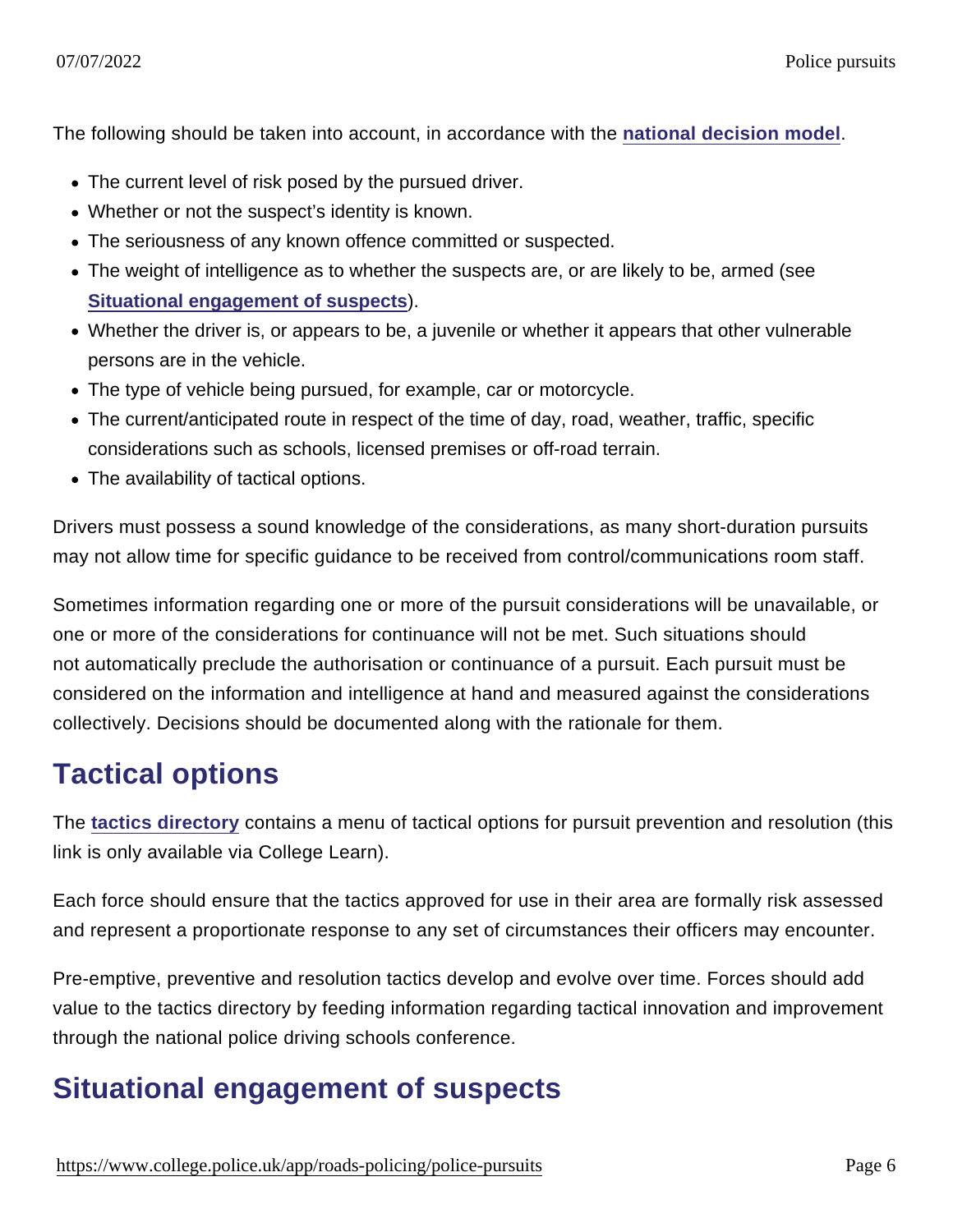#### Off-road pursuits

These are managed in exactly the same way as any other pursuit, and are subject to the same dynamic risk assessment and communication requirements. Officers are advised to consider the issue of proportionality and the likelihood of damage to vehicles before embarking on an off-road pursuit.

#### Quad bikes and motorcycles

Engagement with quad bikes and motorcycles presents additional challenges to those involved in pursuit management. The acceleration and manoeuvrability of these vehicles make it difficult for officers to engage with the subject vehicle for sufficient time to develop and implement tactics. Furthermore, given the lack of physical protection provided by the vehicle, the vulnerability of the rider is a serious consideration. Motorcycle and quad bike pursuits clearly present higher risks for suspects than conventional vehicle pursuit. Only trained and authorised staff, in consideration of their current force policy, should engage in motorcycle and quad bike pursuits and tactics.

Where possible, it is preferable to use pre-emptive tactics to prevent motorcycle and quad bike pursuits. The use of tactics given in the [tactics directory](https://www.learn.college.pnn.police.uk/CL/Content/Information/34020) , including tyre deflation devices may be proportionate and necessary to mitigate risk to the public, officers and subjects (this link is only available via College Learn). It is accepted that the pre-emptive use of tactics carries some risk to rider(s), however, this risk is likely to be significantly lower than allowing the vehicle to be driven at speeds to avoid capture, regardless of the intention of the police to engage in a pursuit.

There may be a public interest in engaging motorcycles and quads in pursuits if the following circumstances apply.

- Where such vehicles are used to facilitate serious crime; or
- Where they are used repeatedly as the mode of transport for organised crime groups; or
- Where there is a need to minimise the risk to the public from criminality; and
- to secure public confidence in policing.

A pursuit may be justified, however, careful consideration must be given to the risks involved and the NDM must be applied in the decision making process. A plan must be developed to resolve the pursuit using tactics set out in the [tactics directory](https://www.learn.college.pnn.police.uk/CL/Content/Information/34020) (this link is only available via College Learn).

#### Armed pursuits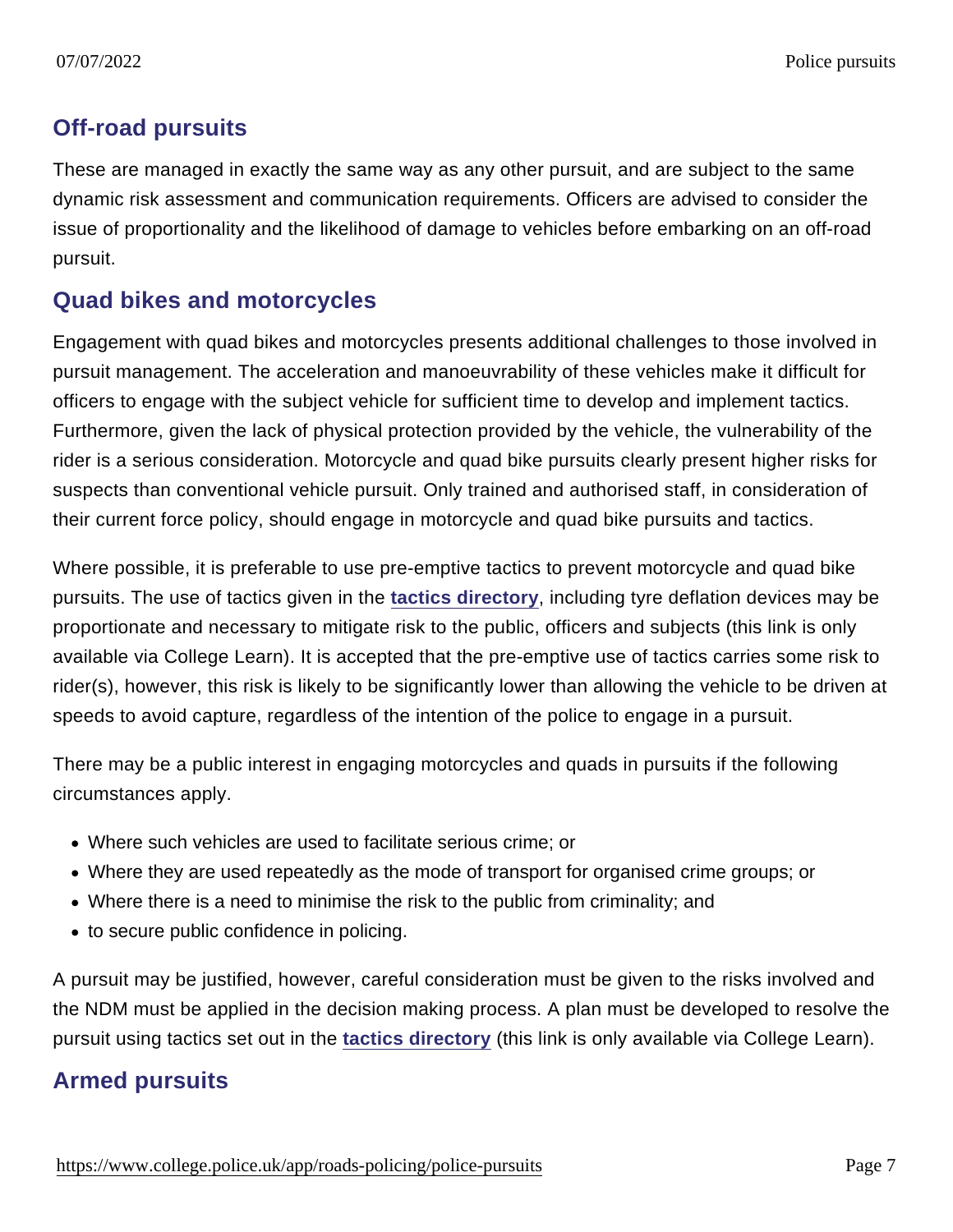This refers to a vehicle pursuit involving subjects who pose a threat that meets the criteria for the deployment of authorised firearms officers (AFOs).

The deployment of AFOs should only be authorised where the officer authorising the deployment has reason to suppose that police officers may have to protect themselves or others from a person who is in possession of, or has immediate access to, a firearm or other potentially lethal weapon, or who is otherwise so dangerous that the deployment of armed officers is considered to be appropriate.

A pursuit will be declared an armed pursuit by an accredited tactical firearms commander (TFC) (usually the FIM) in line with the criteria for deployment of armed officers as defined in the [APP on Armed policing](https://www.app.college.police.uk/app-content/armed-policing/?s=) . Once an armed pursuit has been declared the TFC will take command of the incident.

Officers involved in armed pursuits should assist the FIM in making that decision by providing as much information as possible in relation to the nature of the threat and type of weapons the subject has available to them.

The TFC's decision to authorise an armed pursuit should be made only after the NDM has been applied and properly considered, balancing the risks of this with alternative options.

The TFC should take tactical advice from both an accredited firearms tactical advisor and a pursuit tactical advisor in order to develop options to deal with the pursuit.

Unarmed staff in armed pursuits

The decision to use unarmed staff in an armed pursuit should be taken by the TFC once the NDM has been applied. An example of where the deployment of unarmed staff may be considered is when armed officers do not have the tactical capability or vehicles to safely pursue the subject vehicle.

The involvement of unarmed staff should be considered as a last resort, having considered their safety and the duty to protect the public.

The primary objective for unarmed officers is to maintain visual contact with the subject vehicle. Where directed by the TFC, they may also employ pursuit tactical options to bring the vehicle to a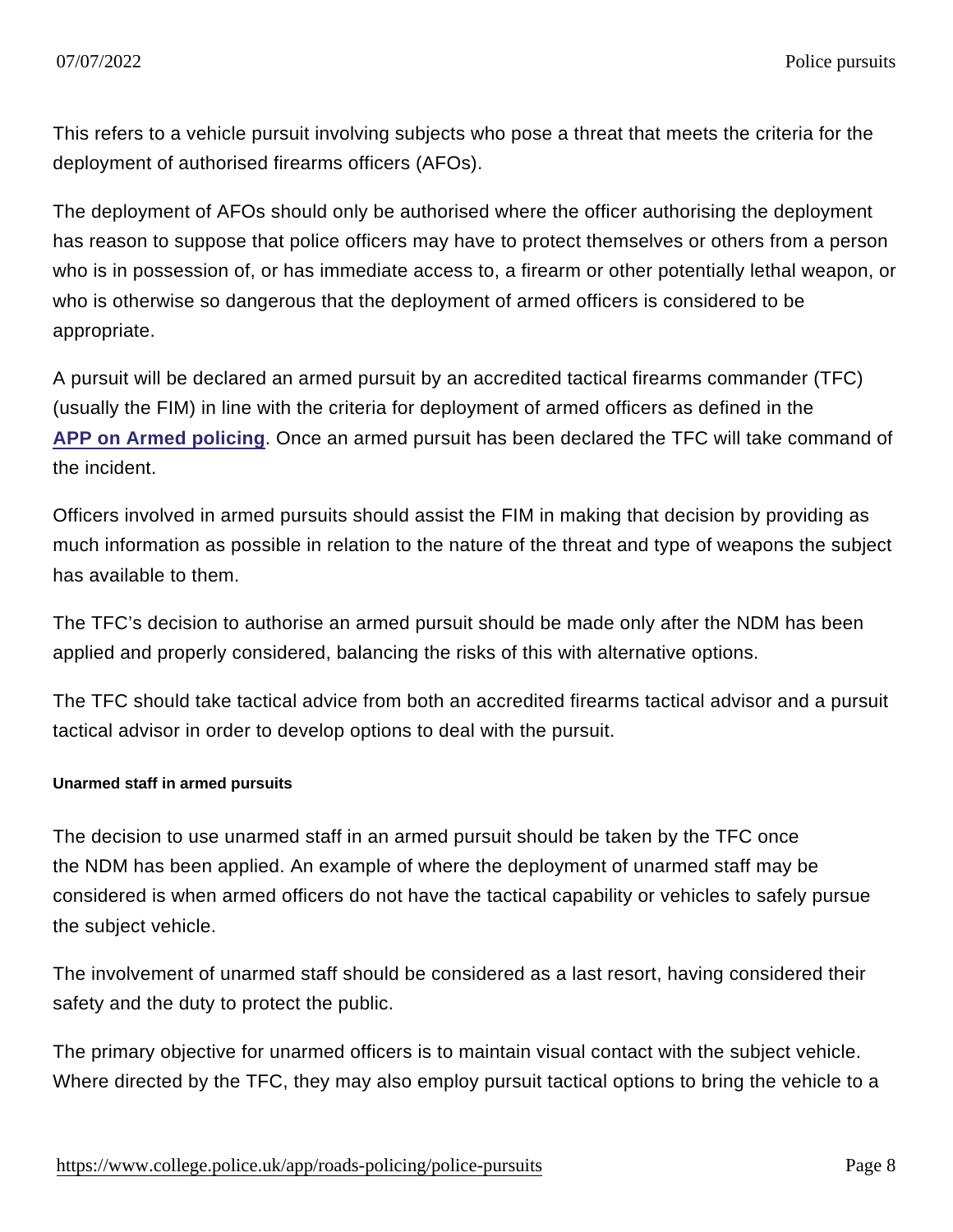stop to assist armed staff dealing with the threat posed by the subject(s).

If a subject vehicle comes to a stop, officers should observe the '[stay safe principles](https://www.app.college.police.uk/app-content/armed-policing/armed-deployment/#police-responders) ' and await the arrival of armed officers at the scene.

Armed staff in pursuits

Armed officers may take part in an armed pursuit in line with their pursuit and firearms training, and make use of the range of tactics and firearms vehicle tactics.

#### Discontinuing a pursuit

The decision to discontinue a pursuit can be made by:

- initial or tactical phase drivers
- control /communications room staff

Only pursuit trained drivers or managers should be considered suitably qualified and experienced to discontinue a pursuit, other persons in the pursuing police vehicles with knowledge supporting a discontinuance have an obligation to articulate this dynamically so an informed decision can be made by the pursuit tactical advisor, force incident manager or control room supervisor.

Staff must discontinue a pursuit as soon as the risk becomes disproportionate to the reasons for undertaking it, or where no tactics are available.

Once a pursuit has been discontinued:

- all relevant information must be recorded
- all involved ground units and authorities disengage and, where applicable, turn off emergency equipment and resume normal patrol speeds
- incident data recorders (IDR) should be activated manually (where fitted)
- authorisations, including those for deployment tactics, are automatically withdrawn

Any decision to discontinue the deployment of air support is a separate issue from the decision to withdraw ground units.

### Analysing pursuits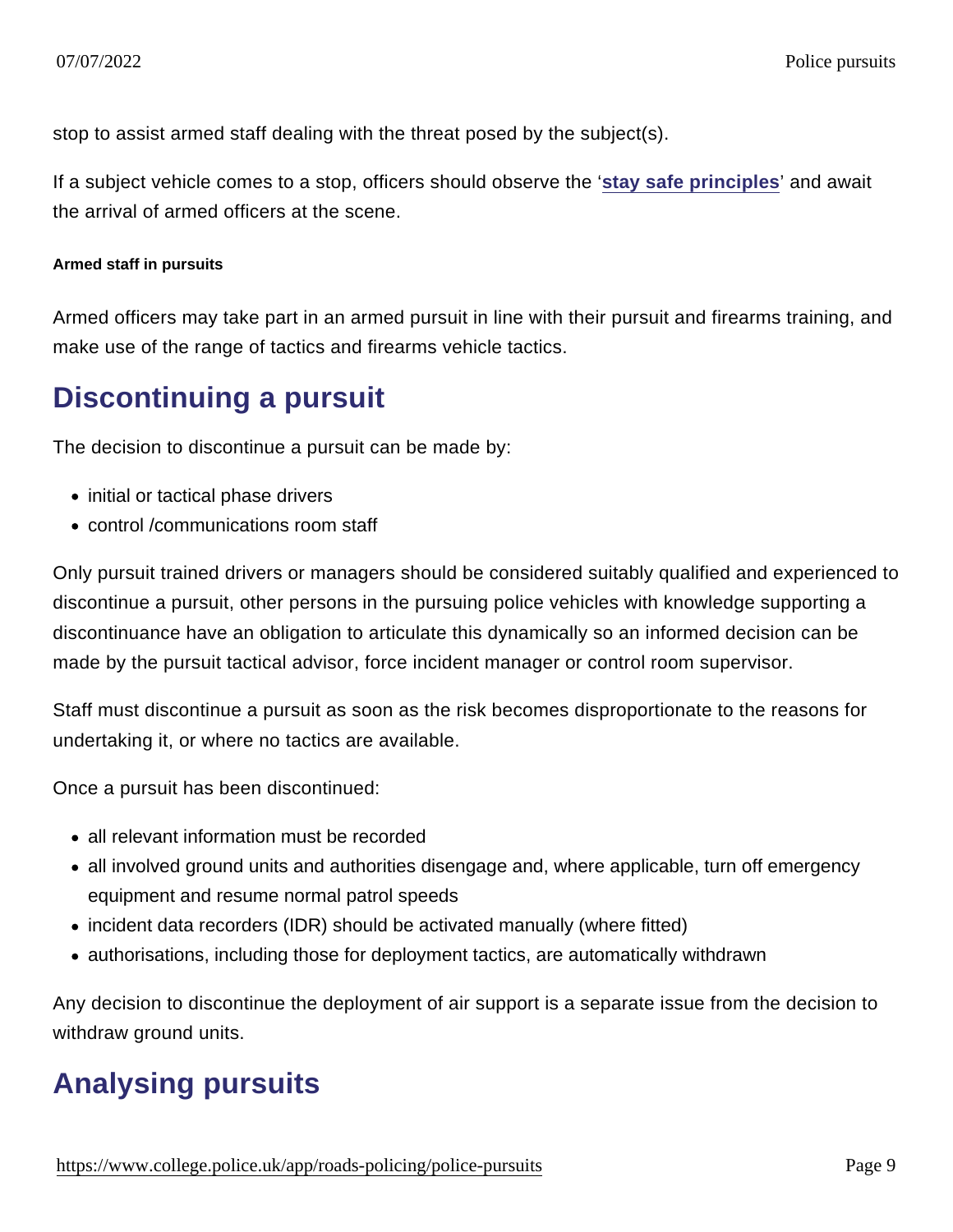When managing pursuits forces must establish briefing and debriefing protocols and appoint an individual to be responsible for recording and analysing all pursuits. Notes should be made of decisions and actions taken during all pursuits and any conclusions reached during debriefings. The analysis should include a review of:

- the deployment of pre-emptive options
- operational outcomes
- good practice (submitted to the pursuit working group)
- compliance with this module
- the impact on the human rights of individuals

# Vehicles used for pursuits

Vehicles considered suitable for the initial phase include:

- marked cars fitted with audio and visual warning equipment which have been deemed suitable for use in pursuit
- unmarked cars fitted with audio and visual warning equipment driven by advanced drivers and deemed fit for use in the tactical phase
- police response motorcycles fitted with audio and visual warning equipment

Vehicles considered suitable for the tactical phase include:

- marked cars fitted with audio and visual warning equipment which have been deemed fit for use in tactical phase pursuit
- unmarked cars fitted with audio and visual warning equipment driven by tactical phase trained advanced drivers and deemed fit for use in tactical phase pursuit (forces should consider replacing unmarked vehicles with suitably marked vehicles at the earliest opportunity due to the limitations of using unmarked vehicles in pursuit)

All vehicles that are likely to be involved in pursuits should be equipped with a radio system capable of communicating with control/communications room staff and recording real-time evidence.

The use of 4x4 sports utility vehicles (SUVs) available to standard/response drivers are not recommended in pursuit situations. Where chief officers deem it operationally necessary to use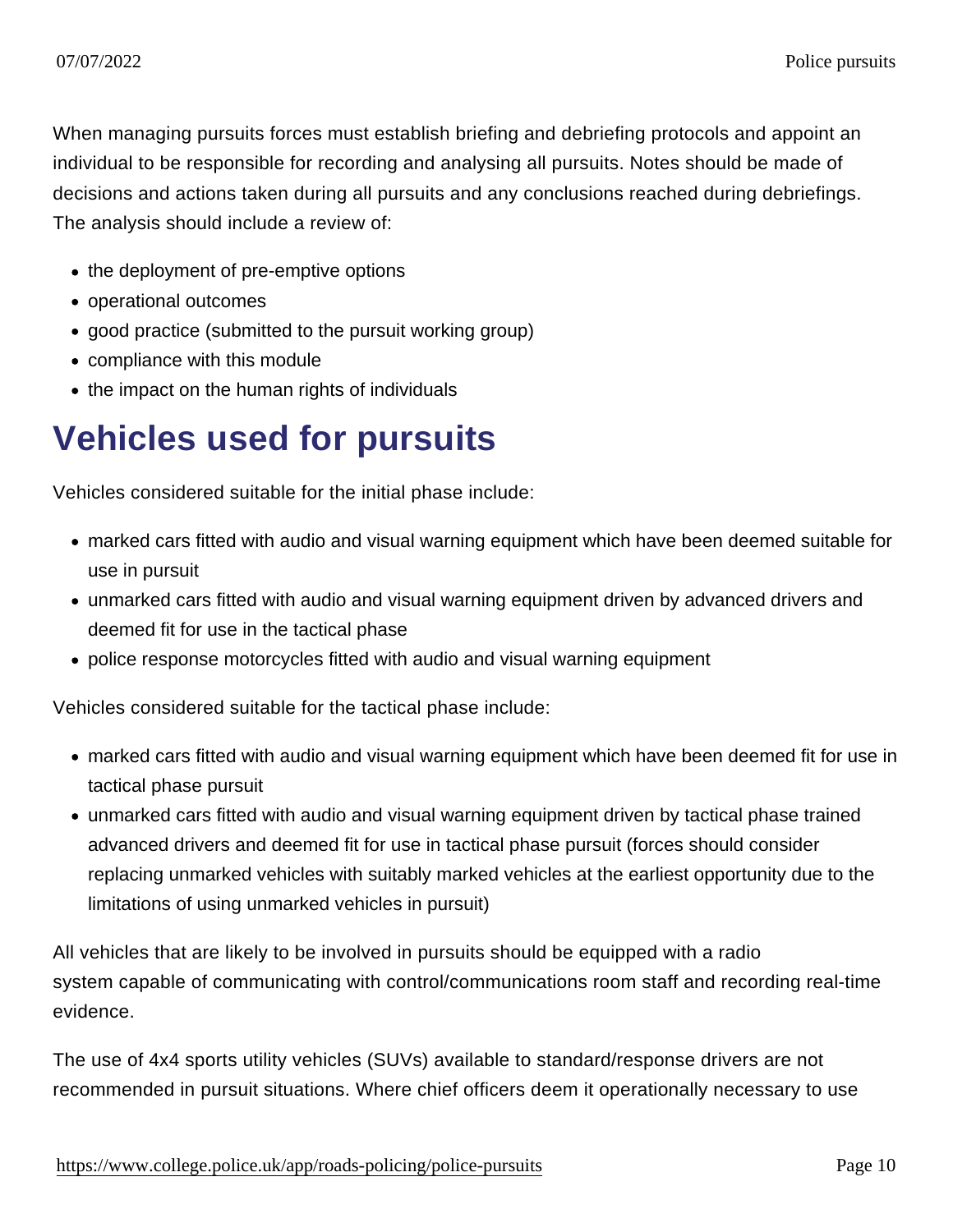specific vehicles, these must be limited to the initial phase and their deployment formally risk assessed with written documentation available for inspection.

Where circumstances dictate, it is acceptable for high-performance 4x4 SUVs to be used in pursuits by advanced drivers who are familiar with the performance and handling characteristics of such vehicles. The type of circumstances they could be used in include motorway patrol or pre-planned operations where the resource is deemed necessary.

### Prohibited vehicles

Use of the following is prohibited due to a clear and foreseeable potential to increase the dangers associated with vehicle pursuit.

- Vehicles which can transport a large number of personnel, for example, personnel carriers.
- Unmarked vehicles which do not have audio and visual warning equipment fitted, including hired and personal vehicles.
- Motorcycles ridden by non-response-level motorcyclists.

# Recording real-time evidence

All those involved in a pursuit must consider the need to provide evidence of:

- any criminal activities occurring during the pursuit
- the decision-making processes involved in conducting the pursuit during the initial phase, together with any further decisions to allow the pursuit to continue

Advice offered by the pursuit tactical advisor should also be recorded for future reference. This can be done using control/communications room voice recording systems and/or other forms of official electronic or paper systems such as incident logs and pocket notebooks.

It is highly desirable in pursuit situations to use vehicles fitted with IDR/driver and vehicle data management systems (DVDMS), together with visual recording equipment, for evidential purposes. Such vehicles should be deployed to take part in pursuits where possible.

Visual recording equipment must:

be properly maintained and used during pursuits and emergency responses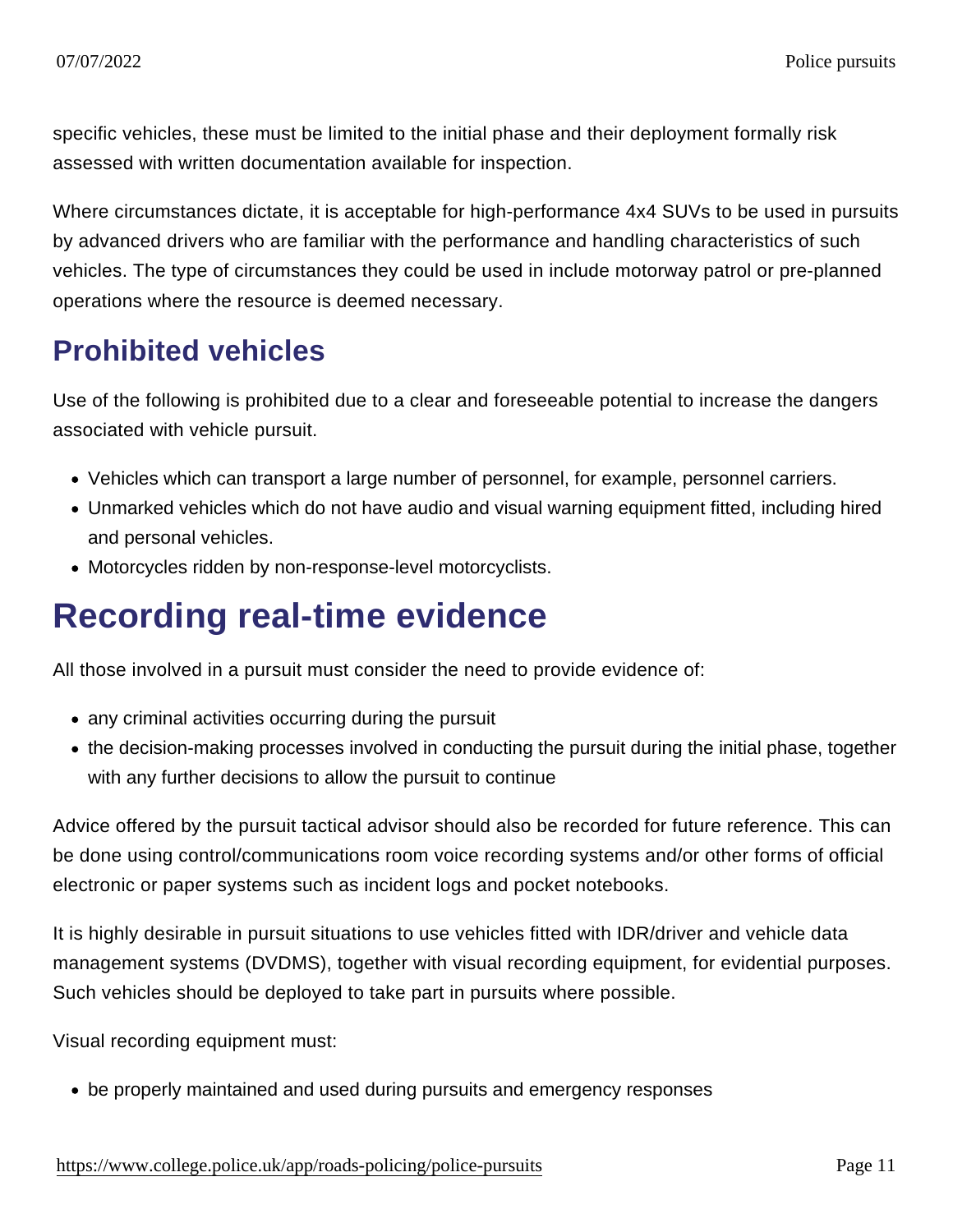- not be switched off prior to or during pursuit activities
- be in working order, if not, force reporting procedures should be followed and repairs undertaken at the earliest opportunity

If a pursuit ends in a serious collision, accurate information will need to be available for investigators. The actions of the police drivers are a focal point of post-incident investigations. Accounts from the driver, passenger and independent witnesses are vital to investigations, as are traditional techniques and findings from collision reconstruction units.

### IDR/DVDMS

The accuracy and inherent independence of information automatically recorded by retrofit, dedicated IDRs or other DVDMS is of great value to investigators of post-pursuit incidents. DVDMS also provides the opportunity to both manage and supervise vehicle usage and driver behaviour. Forces should work towards a situation where all operational vehicles used in pursuit and response are fitted with IDR or DVDMS-type devices.

# **Training**

Persons performing any role in pursuit management must be trained to the standards set out by the College of Policing. This includes control/communications room staff, [pursuit tactical advisors,](https://www.app.college.police.uk/app-content/road-policing-2/police-pursuits/#pursuit-tactical-advisor) FIMs and [air support](https://www.app.college.police.uk/app-content/road-policing-2/police-pursuits/#air-support) personnel. Drivers must be qualified within the terms of current National Police Chiefs' Council (NPCC) approved national training standards.

Staff likely to have a role in pursuits should be aware of the airwave communication methodology (see [Airwave Interoperability Manual v2.3](https://www.learn.college.pnn.police.uk/Course/Details/40631) . To access this link, authorised users need to be logged into College Learn).

Competence should be recorded in driver training documentation. Control/communications room staff and other personnel advising on pursuits should have their level of training appropriately recorded. Training includes dealing with red mist and developing a positive attitude during pursuits.

Police drivers should not be authorised to pursue if they are unable to meet the required level of competence during training.

All staff involved in managing pursuits should receive refresher training every two to three years.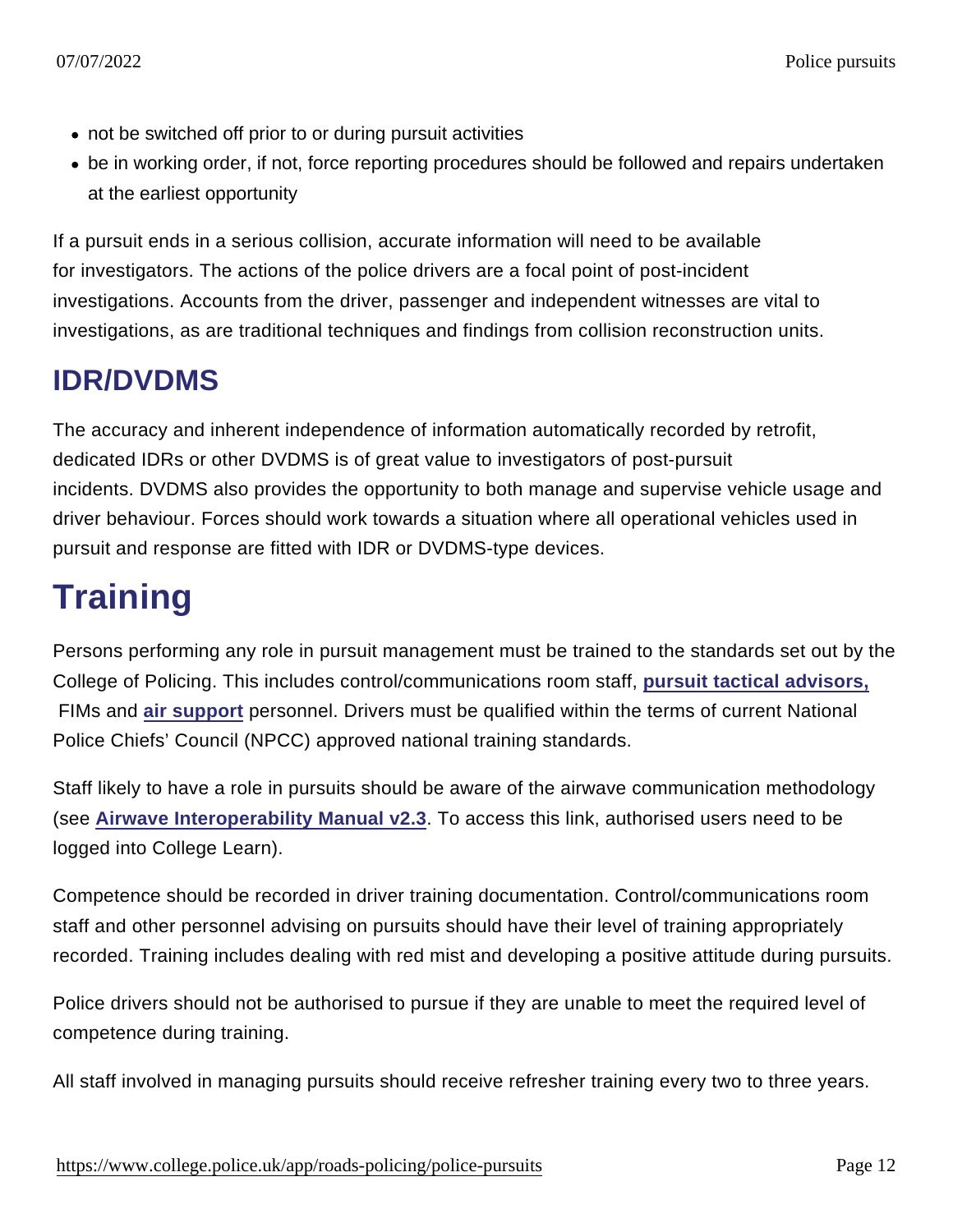### Red mist

This is a term used to describe a complex emotional situation affecting the state of mind of drivers who can become so focused on an objective or outside influence that their ability to accurately assess driving risk is severely reduced.

Persons engaged in pursuit management must be equipped to identify indications of red mist in themselves and others and take appropriate actions. Such actions may involve removing themselves from the situation, changes in the roles of individuals, calling a specific unit off a pursuit or discontinuing the pursuit itself.

## Roles and responsibilities

### Initial phase trained drivers/motorcyclists

Initial phase trained drivers/motorcyclists must follow the [initial authorisation to conduct a](https://www.app.college.police.uk/app-content/road-policing-2/police-pursuits/#initial-authorisation-to-conduct-a-pursuit) [pursuit](https://www.app.college.police.uk/app-content/road-policing-2/police-pursuits/#initial-authorisation-to-conduct-a-pursuit) procedure and request tactical phase trained advanced drivers to assist.

Control/communications room staff may direct initial phase trained drivers/motorcyclists to support a pursuing vehicle, in order for the resource to assist at the stop or abandonment of the subject vehicle.

During the initial phase, initial phase trained drivers/motorcyclists must:

- convey information regarding the circumstances and direction of the pursuit, so that control/communications room staff can properly organise and deploy appropriate resources
- risk assess the situation and provide information to control/communications room staff regarding pursuit considerations
- drive in accordance with their level of authority and personal capability, avoiding increased risk
- pass control to a tactical phase trained advanced driver as soon as possible

Initial phase trained drivers/motorcyclists should not become involved in any vehicular attempt to stop the subject vehicle in a pursuit. This does not preclude suitably qualified and authorised officers from deploying tyre deflation systems and/or acting as a feeder vehicle. Motorcycles must not be used as feeder vehicles.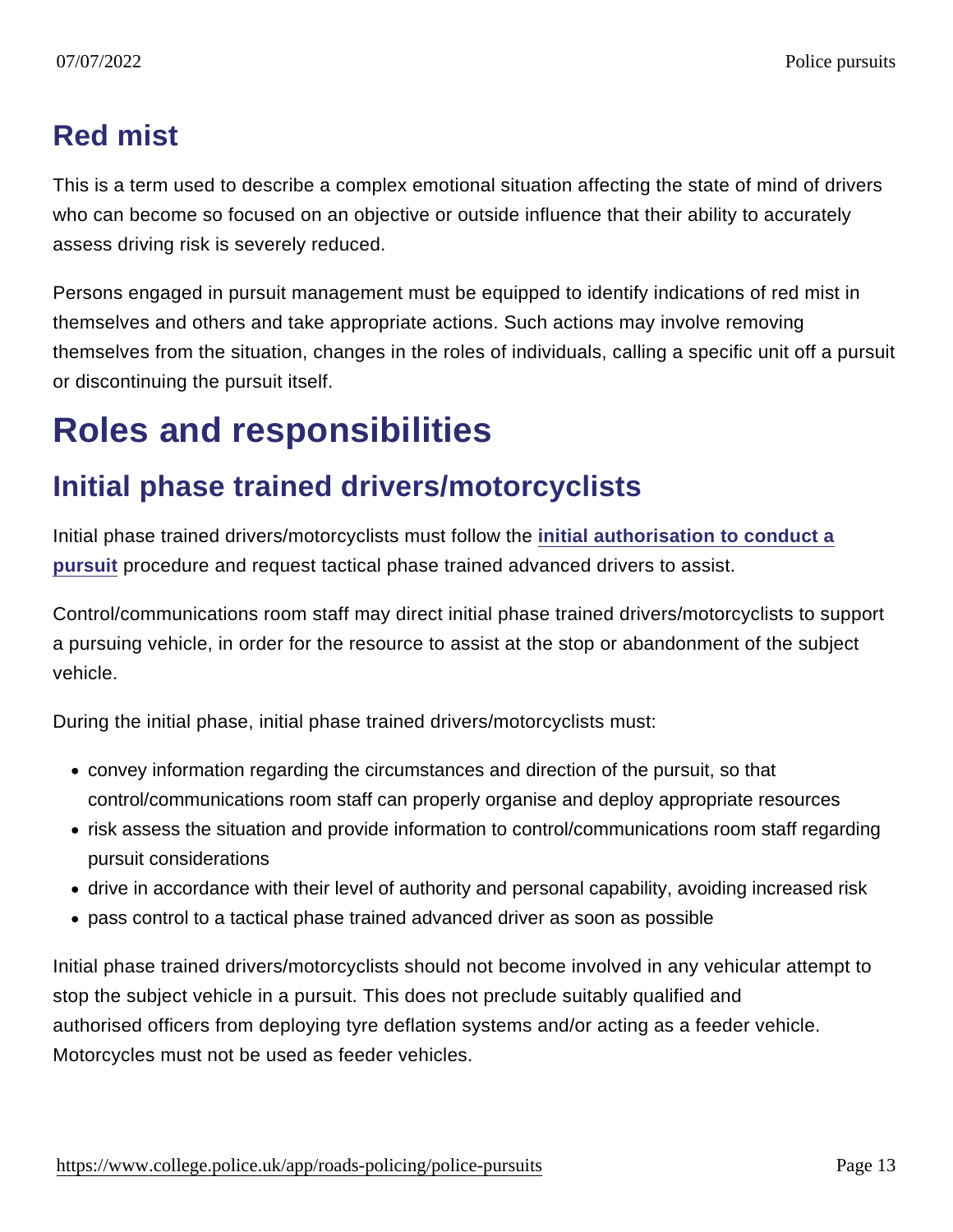### Tactical phase trained advanced drivers

These drivers have the same responsibilities as initial phase trained drivers/motorcyclists. They are also responsible for:

- dynamically risk assessing the pursuit and providing accurate information to control/communications room staff
- identifying themselves, or a suitably qualified radio operator, as the pursuit commander, once appropriately placed
- driving in accordance with training and personal capabilities to manage risk levels
- requesting additional resources and suggesting tactical options as appropriate

### Pursuit commander

This role is not rank based and is undertaken by the person most appropriately placed and equipped to make necessary tactical decisions. The pursuit commander is an appropriate officer within one of the pursuing tactical phase vehicles, responsible for executing tactics and maintaining communication during the management of a pursuit. They should clearly identify themselves as such to all officers engaged in the pursuit, and to control/communications room staff.

### Control/communications room staff

These staff are responsible for:

- locating the appropriate talk groups on dispatcher terminals and being aware of the patching procedures
- coordinating radio communications during the pursuit
- informing the control/communications room supervisor of the start of a pursuit at the earliest opportunity
- approving initial and continued authorisation for pursuit at the earliest opportunity, if a supervisor is not immediately available
- constantly risk assessing activity, based on information and intelligence received
- identifying and assigning tactical phase trained advanced drivers in a suitable vehicle to take the pursuit commander role where initial phase trained drivers/motorcyclists have initiated a pursuit
- mobilising, deploying and coordinating resources in support of those directly engaged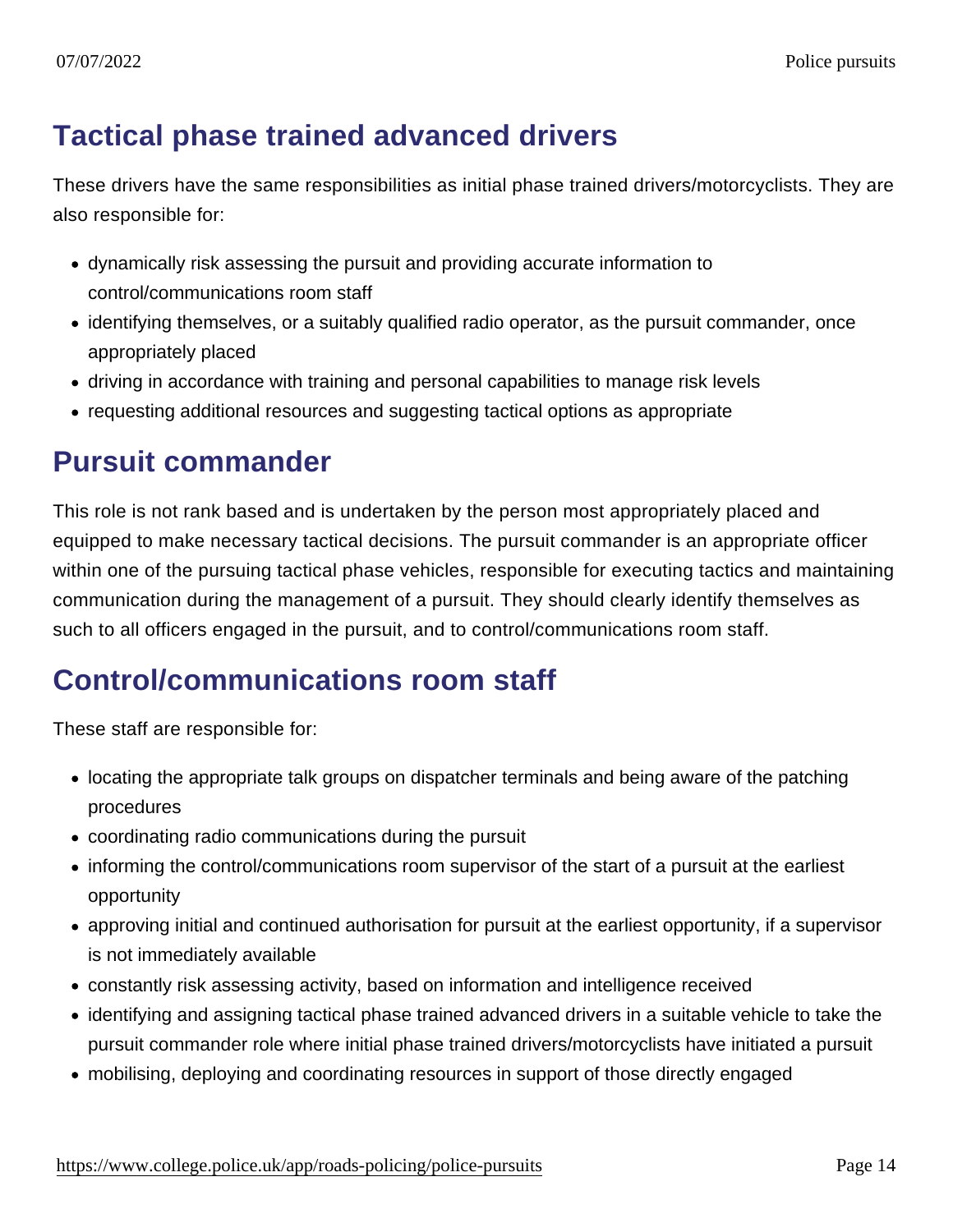- identifying, advising and guiding deploying and controlling units (including [air support](https://www.app.college.police.uk/app-content/road-policing-2/police-pursuits/#air-support)) during the pursuit
- receiving and recording all incoming information from the pursuing vehicle, including the reasons leading to a particular action being taken and any other options considered

### Control/communications room supervisor

In addition to providing support and advice to the operator engaged with the pursuit, the control/communications room supervisor is responsible for:

- the overall control of the pursuit
- constantly risk assessing the activity, based on information and intelligence received
- approving initial and continued authorisation for pursuit, at the earliest opportunity
- ensuring that tactical phase trained advanced drivers in suitable vehicles have been assigned to a pursuit and can respond within a timeframe that balances operational need with the potential for harm, where initial phase trained drivers/motorcyclists have been authorised to conduct initial phase pursuit
- identifying and agreeing a pursuit commander
- considering the current level of authority in light of incoming information (dynamic risk assessment process, and sources of intelligence) and advice from an appointed pursuit tactical advisor
- ordering additional units to assist if necessary

The control/communications room supervisor should also ensure that forces are notified when a pursuit is approaching force boundaries and provide them with information regarding any tactical authorisations previously given and current.

### Pursuit tactical advisor

The pursuit tactical advisor must meet current tactical pursuit and containment training standards, and should have sufficient operational experience of pursuit situations to be able to dynamically interpret policy and advise a course of action for persons currently involved in a pursuit. Under no circumstances during a pre-planned pursuit operation should the tactical advisor be directly involved as a crew member in a pursuing vehicle. They should also not be the first line communicator or the managing control/communications room supervisor.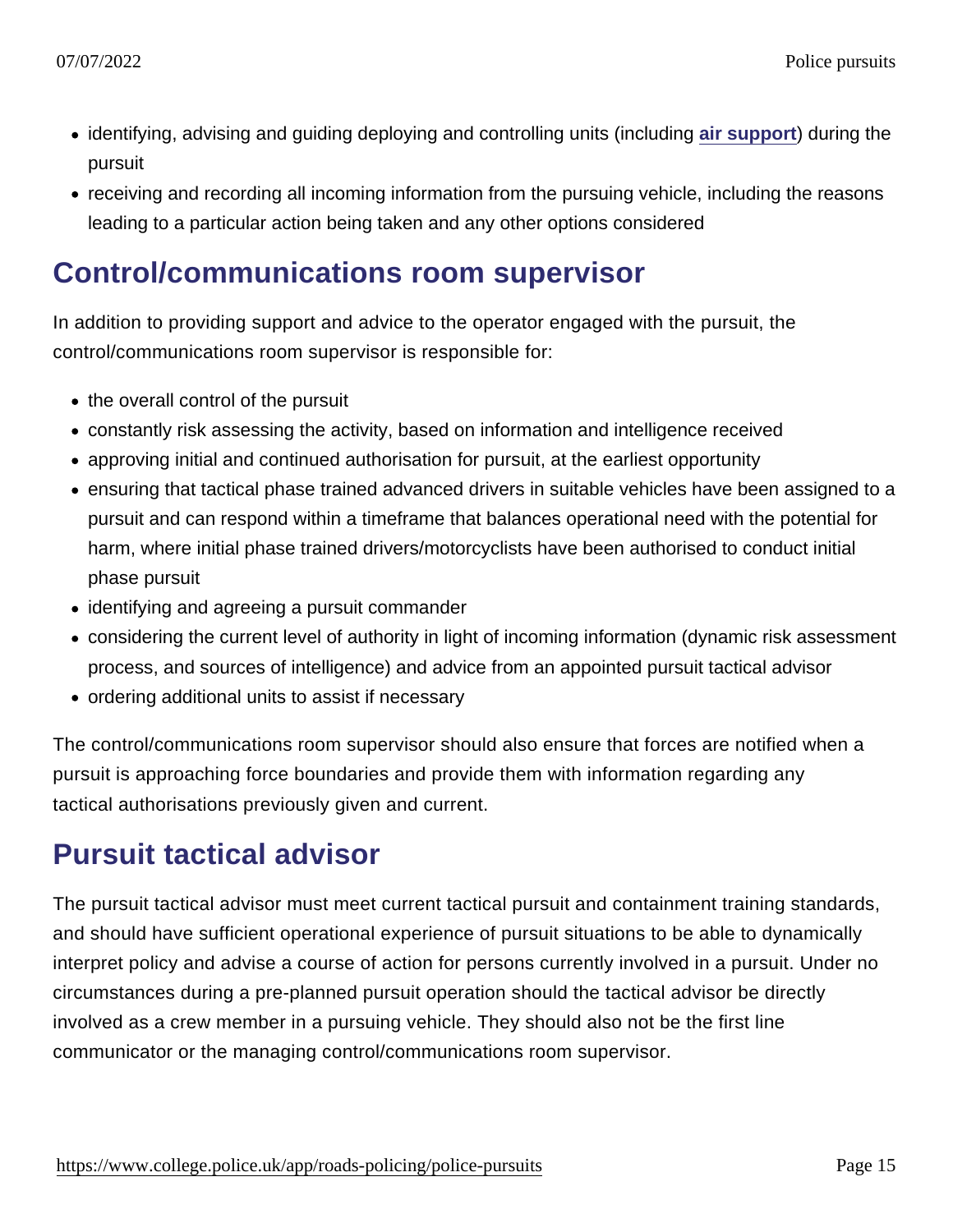During spontaneous pursuits, it is highly desirable to use a tactical advisor who is not directly involved as a crew member in a pursuing vehicle. They should also not be the first line communicator or the managing control/communications room supervisor. If however this is not possible, other tactical advisors may be considered. Forces should clearly identify persons deemed suitable to act as pursuit tactical advisors, and ensure there is 24-hour operational availability.

Tactical advice may be provided in real-time as part of the communications loop, using personal force radio equipment or as part of the control/communications room based team managing the event.

#### Specific tasks

During a [spontaneous pursuit](https://www.app.college.police.uk/app-content/road-policing-2/police-pursuits/#spontaneous-pursuits) , the tactical advisor:

- provides advice to the pursuit commander and/or control/communications room staff
- works with firearms tactical advisors during armed pursuits
- provides operational support to crews of pursuing police vehicles
- monitors incoming commentary
- considers the range of [tactical options](https://www.app.college.police.uk/app-content/road-policing-2/police-pursuits/#tactical-options) available and makes suggestions

During a [pre-planned operation](https://www.app.college.police.uk/app-content/road-policing-2/police-pursuits/#pre-planned-operations) , the tactical advisor:

- takes part in the operational planning process
- assists the decision-making process
- provides information for the preparation of any documented risk assessment
- suggests the range of tactical options available
- where time constraints allow is present in the control/communications room during the operation, to assist staff

### **Communications**

All pursuits must be controlled through a force control/communications room or equivalent.

Only plain language and nationally agreed terms should be used in radio transmissions and commentaries (see appendix B of the [tactics directory](https://www.learn.college.pnn.police.uk/CL/Content/Information/34020) ) (this link is only available via College Learn).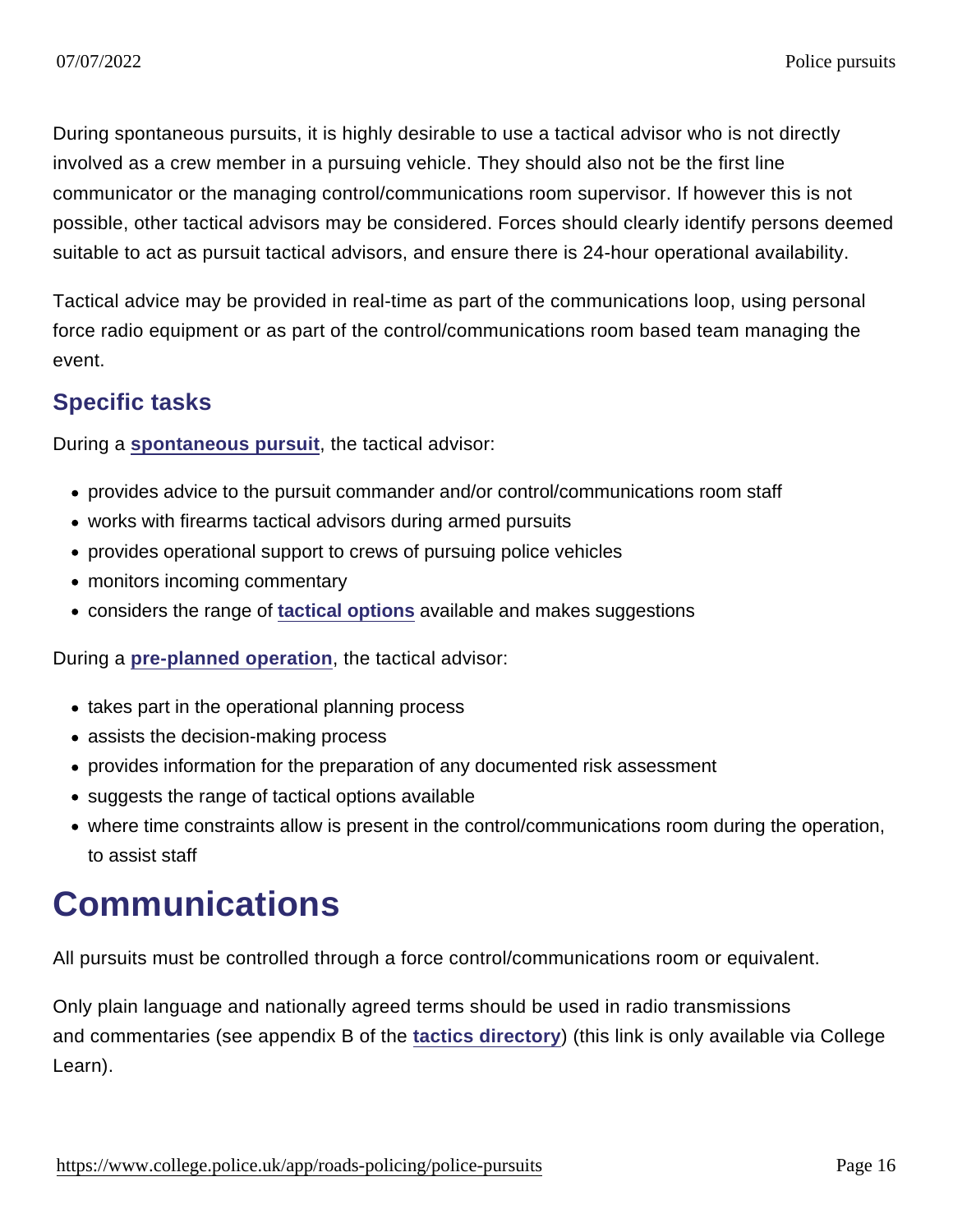Double-crewed vehicles should be used in pursuits where possible. This leaves the police driver free to concentrate on their driving and tactic development, while the radio operator delivers the information required to other participants and [control/communications room staff](https://www.app.college.police.uk/app-content/road-policing-2/police-pursuits/#control-communications-room-staff) by verbal commentary.

Where more than one vehicle is engaged in a pursuit and the second vehicle is double-crewed, it may be helpful if the second vehicle provides the commentary, allowing the crew of the first vehicle to concentrate on the actual pursuit.

Decisions and actions should be included in the commentary and be recorded with control/communications room voice-recording facilities.

# Cross-border pursuits

When a pursuit is close to a force boundary, the adjoining force must be informed at the earliest opportunity. The authority to continue or discontinue the pursuit transfers to the [control/communications room staff](https://www.app.college.police.uk/app-content/road-policing-2/police-pursuits/#control-communications-room-staff) of the new force as soon as the boundary is crossed.

The use of tactics will automatically be transferred and it is for the receiving force to make decisions regarding the continuance of that authorisation. Appropriate local/regional protocols should be established to address these circumstances.

For further information see [Airwave Interoperability Manual v2.3](https://www.learn.college.pnn.police.uk/Course/Details/40631) ). To access this link, authorised users need to be logged into College Learn.

# Use of police dogs

Consideration should be given to the early deployment of a dog unit to the locality of a pursuit. The resource may then be deployed rapidly at the stop or abandonment of the subject vehicle.

Once a location has been selected for the stop, particularly when using tyre deflation systems, the benefits of deploying a dog unit directly to the area must not be overlooked.

Dog units must not be directly involved in the pursuit unless they meet the criteria for involvement as either [initial phase trained drivers](https://www.app.college.police.uk/app-content/road-policing-2/police-pursuits/#initial-phase-trained-drivers-motorcyclists) or [tactical phase trained advanced drivers](https://www.app.college.police.uk/app-content/road-policing-2/police-pursuits/#tactical-phase-trained-advanced-drivers) in a suitable vehicle.